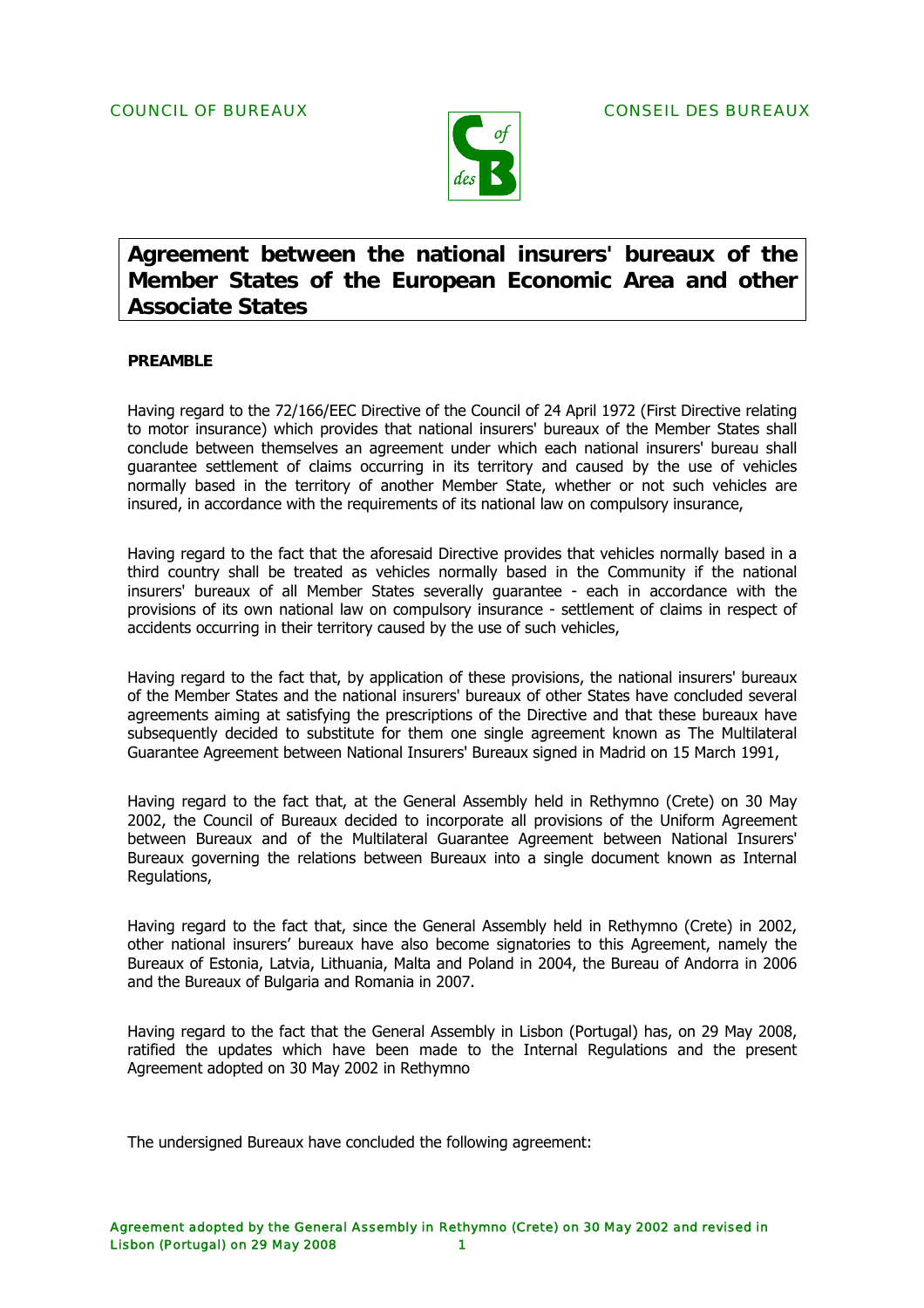## **Article 1**

The undersigned Bureaux undertake, in the context of their reciprocal relations, to abide by the mandatory provisions as well as by the optional provisions of Sections II and III of the Internal Regulations, where applicable adopted by the Council of Bureaux on 30 May 2002 a copy of which is appended to this agreement - Appendix 1.

## **Article 2**

The undersigned Bureaux grant reciprocal authority, in their own name and in the name of their members, to other signatory Bureaux to amicably settle any claim and to accept service of any judicial or extra-judicial process likely to lead to the payment of compensation arising out of accidents within the context and purpose of these Internal Regulations.

### **Article 3**

Following on from the General Assembly in Rethymno in 2002, the undertaking referred to in Article 1 came into force for the 24 signatory Bureaux on 1 July 2003, at which date it superseded the Uniform Agreement between Bureaux and the Multilateral Guarantee Agreement between National Insurers' Bureaux. Given the recent adherence of other bureaux to the Agreement, this undertaking has come into force and supersedes said Agreements respectively.

- On 30 April 2004 for the Estonian, Latvian, Lithuanian, Maltese and Polish National Insurers' Bureaux;
- On 1 January 2006 for the National Insurers' Bureau of Andorra;
- And 1 August 2007 for the Bulgarian and Romanian National Insurers' Bureaux".

### **Article 4**

This Agreement is concluded for an unlimited period of time. However, each signatory Bureau may decide to withdraw from this Agreement by giving written notice of that decision to the Secretary-General of the Council of Bureaux who shall, in turn, immediately so inform the other signatory Bureaux and the Commission of the European Union. Such withdrawal shall take effect on the expiry of a 12-month period from the date of despatch of such notification. The signatory Bureau concerned shall remain liable under this Agreement and its Annexes, to satisfy all reimbursement demands relating to the settlement of claims arising from accidents occurring up to the expiry of the period defined above.

## **Article 5**

This Agreement is concluded between the under mentioned signatory Bureaux, in respect of the territories for which each of them is competent, in the form of three specimens in each of the English and French languages.

One specimen in each of the two languages shall be lodged respectively with the Secretariat of the Council of Bureaux, the General Secretariat of the Comité Européen des Assurances and the Commission of the European Union.

The Secretary-General of the Council of Bureaux shall provide each signatory Bureau with authorised copies of this Agreement.

Done in Lisbon (Portugal), 29 May 2008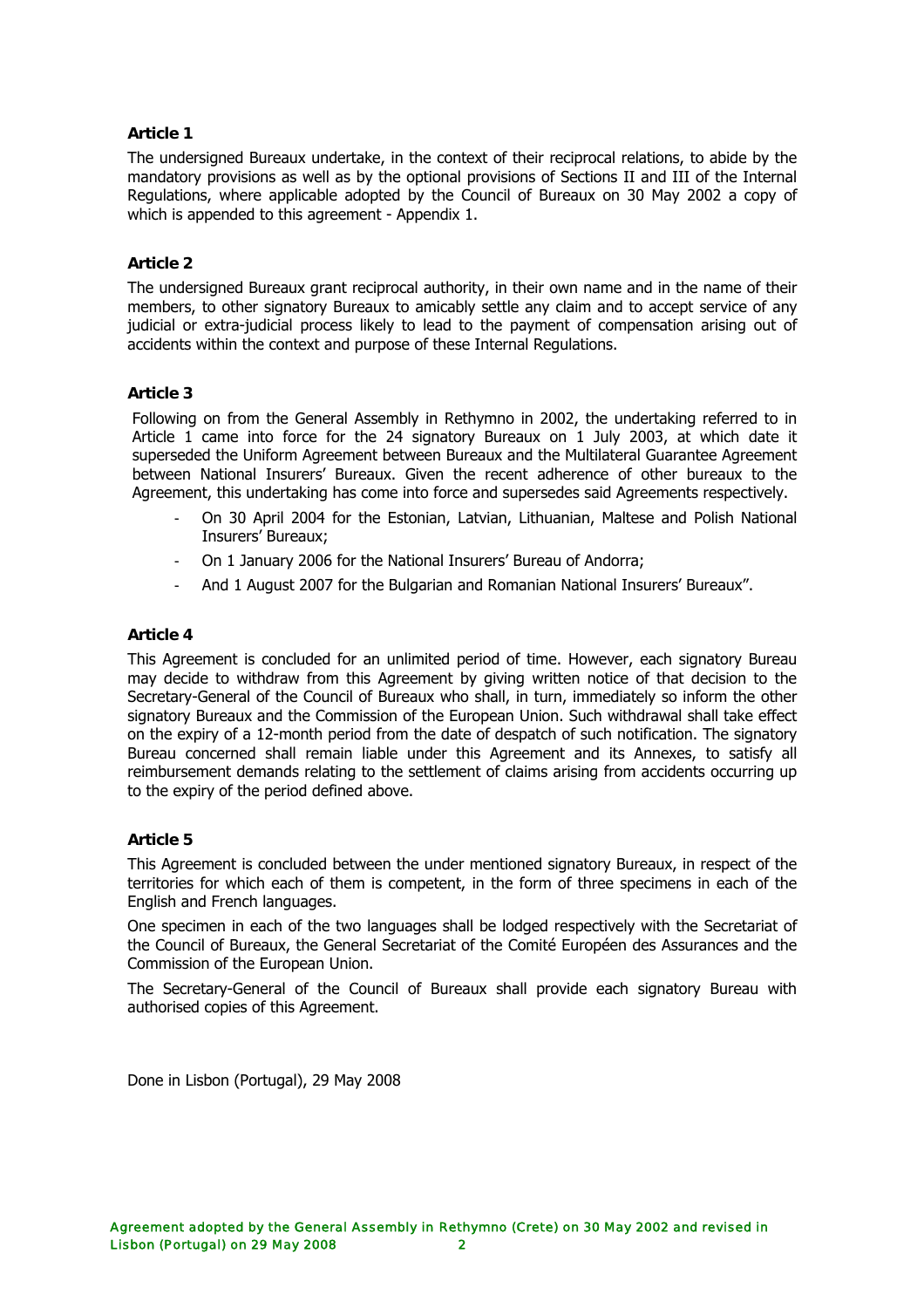**List of Bureaux which have signed this Agreement either in Rethymno in 2002 or later on the occasion of its extension (see Article 3 above):** 

Andorra, for the Oficina Andorrana d'Entitats d'Assegurança d'Automobil: Pere Joan Tomas i Soguero, Chairman

Austria, for the Verband der Versicherungsunternehmen Österreichs: Günter Albrecht, Secretary and Manager

Belgium, for the Bureau Belge des Assureurs Automobiles: Alain Pire, Directeur-Secrétaire Général

Bulgaria, for the National Bureau of Bulgarian Motor Insurers: Atanas S. Tabov, Chairman

Switzerland (and Liechtenstein), for the Swiss National Bureau of Insurance: Martin Metzler, President

Cyprus, for the Motor Insurers' Fund: Aristos Pissiris, President and Andreas Charalambides, Manager/Secretary

Czech Republic, for the Ceská Kancelár Pojistitelu: Jakub Hradec, Chief Executive

Germany, for the Deutsches Büro Grüne Karte e.V.: Ulf Lemor, Managing Director

Denmark (and the Faeroe Islands), for the Dansk Forening for International Motorkøretøjsforsikring: Steen Leth Jeppesen, Managing Director

Spain, for the Oficina Española de Aseguradores de Automóviles: José Ignacio Lillo Cebrián, President

Estonia, for the Eesti Liikluskindlustuse Fond: Mart Jesse, Chairman

France, for the Bureau Central Français: Alain Bouchon, President

Finland, for the Liikennevakuutuskeskus: Olli Latola, Chairman of the Board and Ulla Niku-Koskinen, Managing Director

United Kingdom of Great Britain and Northern Ireland, the Channel Islands, Gibraltar and the Isle of Man, for the Motor Insurers' Bureau: James Read, Chief Executive

Greece, for the Motor Insurer's Bureau: Michael Psalidas, Chairman and George Tzanis, Secretary-General

Hungary, for the Hungarian Motor Insurance Bureau: István Ragályi, Managing Director

Croatia, for the Hrvatski Ured Za Osiguranje: Ante Lui, General Manager

Italy (and the Republic of San Marino and the Vatican State), for the Ufficio Centrale Italiano (UCI): Raffaele Pellino, President

Agreement adopted by the General Assembly in Rethymno (Crete) on 30 May 2002 and revised in Lisbon (Portugal) on 29 May 2008 3